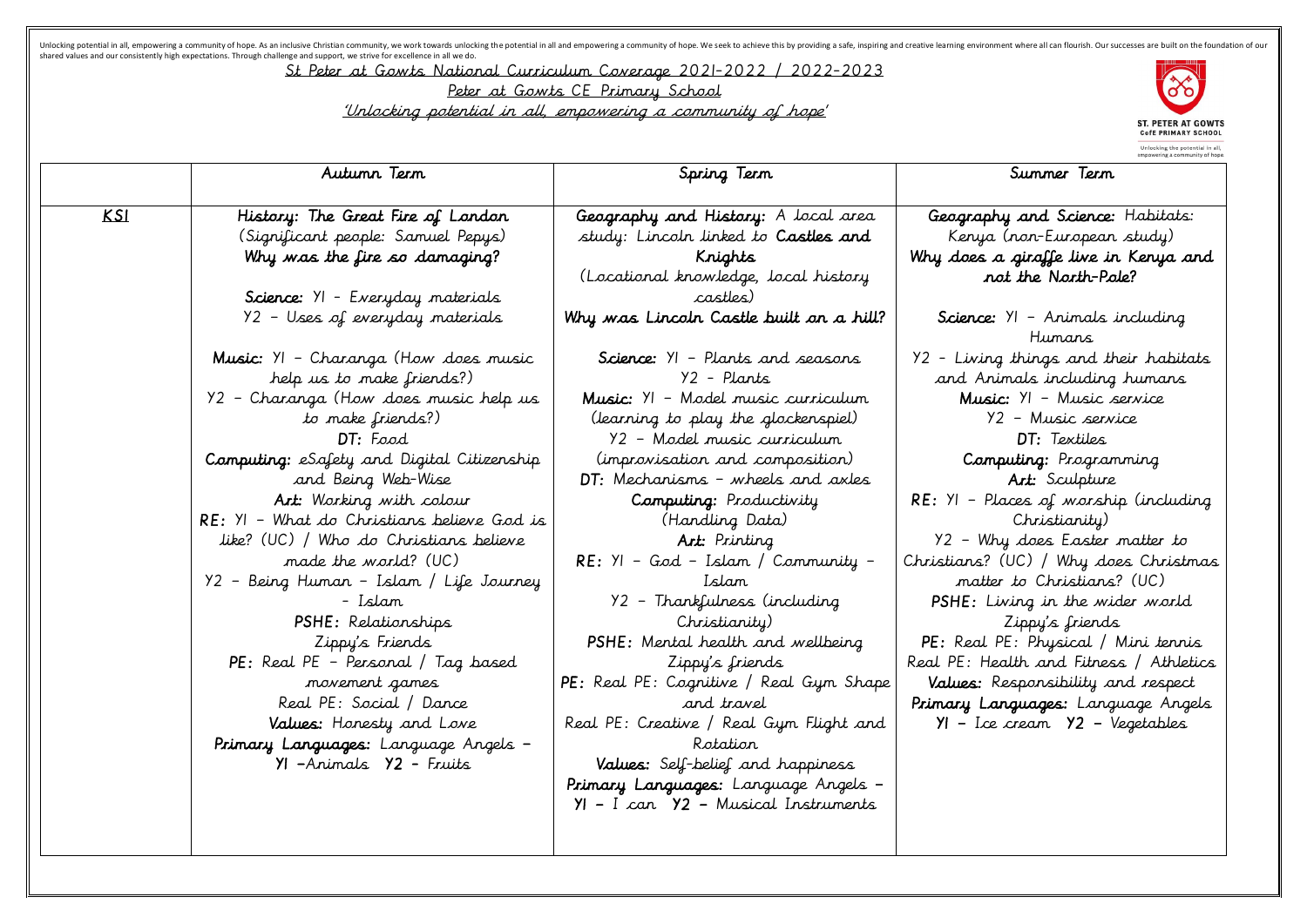| shared values and our consistently high expectations. Through challenge and support, we strive for excellence in all we do.<br>$\mathbf{B}$ | Geography and Science: Down under: A<br>ron-European study<br>How is life different Down Under compared                  | History: Wheels, wings and other things<br>(Changes in living memory)<br>Which development in transport was the          | History ar<br>to 1<br>(Significant |
|---------------------------------------------------------------------------------------------------------------------------------------------|--------------------------------------------------------------------------------------------------------------------------|--------------------------------------------------------------------------------------------------------------------------|------------------------------------|
|                                                                                                                                             | to the UK?                                                                                                               | most important to society? Why?                                                                                          | How and .                          |
|                                                                                                                                             | Science: YI - Everyday materials<br>Y2 - Uses of everyday materials                                                      | Science: YI - Plants and seasons<br>Y2 - Plants                                                                          | cha                                |
|                                                                                                                                             | Music: YI - Charanga (How does music<br>help us to make friends?)                                                        | Music: YI - Model music curriculum<br>(learning to play the glockenspiel)                                                | Science                            |
|                                                                                                                                             | Y2 - Charanga (How does music help us<br>to make friends?)                                                               | Y2 - Model music curriculum<br>(improvisation and composition)                                                           | Y2 - Livin<br>and An               |
|                                                                                                                                             | DT: Food<br>Computing: Communication and<br>Collaboration                                                                | DT: Mechanisms - Sliders and levers<br>Computing: Creativity (Multimedia)<br>Art: Drawing and Mark Making                | Mus<br>$\rightarrow$               |
|                                                                                                                                             | Art: Drawing/Mark Making (painting)<br>RE: YI - What do Christians believe God is                                        | (drawing)<br>$RE: YI - God - Islam / Community -$                                                                        | Con<br>Art:                        |
|                                                                                                                                             | like? (UC) / Who do Christians believe<br>made the world? (UC)                                                           | Islam<br>Y2 - Thankfulness (including                                                                                    | $RE: YI - P$                       |
|                                                                                                                                             | 92 – Being Human – Islam / Life Journey<br>- Islam                                                                       | Christianity)<br>PSHE: Relationships                                                                                     | $Y2 - W1$<br>Christians?           |
|                                                                                                                                             | PSHE: Mental health and wellbeing<br>Zippy's                                                                             | PE: Real PE: Cognitive / Real Gym Shape<br>and travel                                                                    | natti<br>PSHE: L                   |
|                                                                                                                                             | PE: Real PE - Personal / Tag based<br>movement games                                                                     | Real PE: Creative / Real Gym Flight and<br>Rotation                                                                      | PE: Real                           |
|                                                                                                                                             | Real PE: Social / Dance<br>Values: Hope & Trust and Peace                                                                | Values: Friendship and Justice<br>Primary Languages: Language Angels –                                                   | Real PE: H<br>Values               |
|                                                                                                                                             | Primary Languages: Language Angels -<br>YI -Animals Y2 - Fruits                                                          | YI – I can Y2 – Musical Instruments                                                                                      | Primary L<br>$YI - I_{cc}$         |
| <u>LKS2</u><br>$\mathbf{A}$                                                                                                                 | History: Scavengers and Settlers<br>Pre-Roman Britain: Iron age to stone age<br>Which changes from Stone Age to Iron age | Geography: Location, Location,<br><b>Location:</b> All around the world (ensure<br>Rome or Poland covered) international | History: T<br>on Briti             |
|                                                                                                                                             | were most significant?                                                                                                   | schools link) – a local area study (Geog<br>focus)                                                                       | How di<br>h                        |
|                                                                                                                                             | Science: Y3 - Rocks<br>94 – Living things and their habitats                                                             | Does where you live matter?                                                                                              | Science: Y3                        |
|                                                                                                                                             | Music: Y3 - Model music curriculum<br>(learning the recorder)                                                            | Science: Y3 - Plants and Animals<br>including humans                                                                     | $Y4 - Stc$                         |

nment where all can flourish. Our successes are built on the foundation of our

History and Geography: Oh I do like to be beside the seaside (Significant people: Grace Darling, Mary Anning) How and why have seaside holidays changed over the years? Science: Y1 – Animals including Humans Y2 - Living things and their habitats and Animals including humans Music: Y1 – Music service Y2 – Music service DT: Structures Computing: Programming Art: Collage and textiles RE: Y1 – Places of worship (including Christianity) Y2 – Why does Easter matter to Christians? (UC) / Why does Christmas matter to Christians? (UC) PSHE: Living in the wider world Zippy's friends PE: Real PE: Physical / Mini tennis Real PE: Health and Fitness / Athletics Values: Wisdom and creation Primary Languages: Language Angels Y1 – Ice cream Y2 – Vegetables History: The Romans and their impact on Britain – A local area study (History focus) How did the Romans impact the history of Lincoln? Science: Y3 – Forces and magnets and

light Y4 – States of matter and sound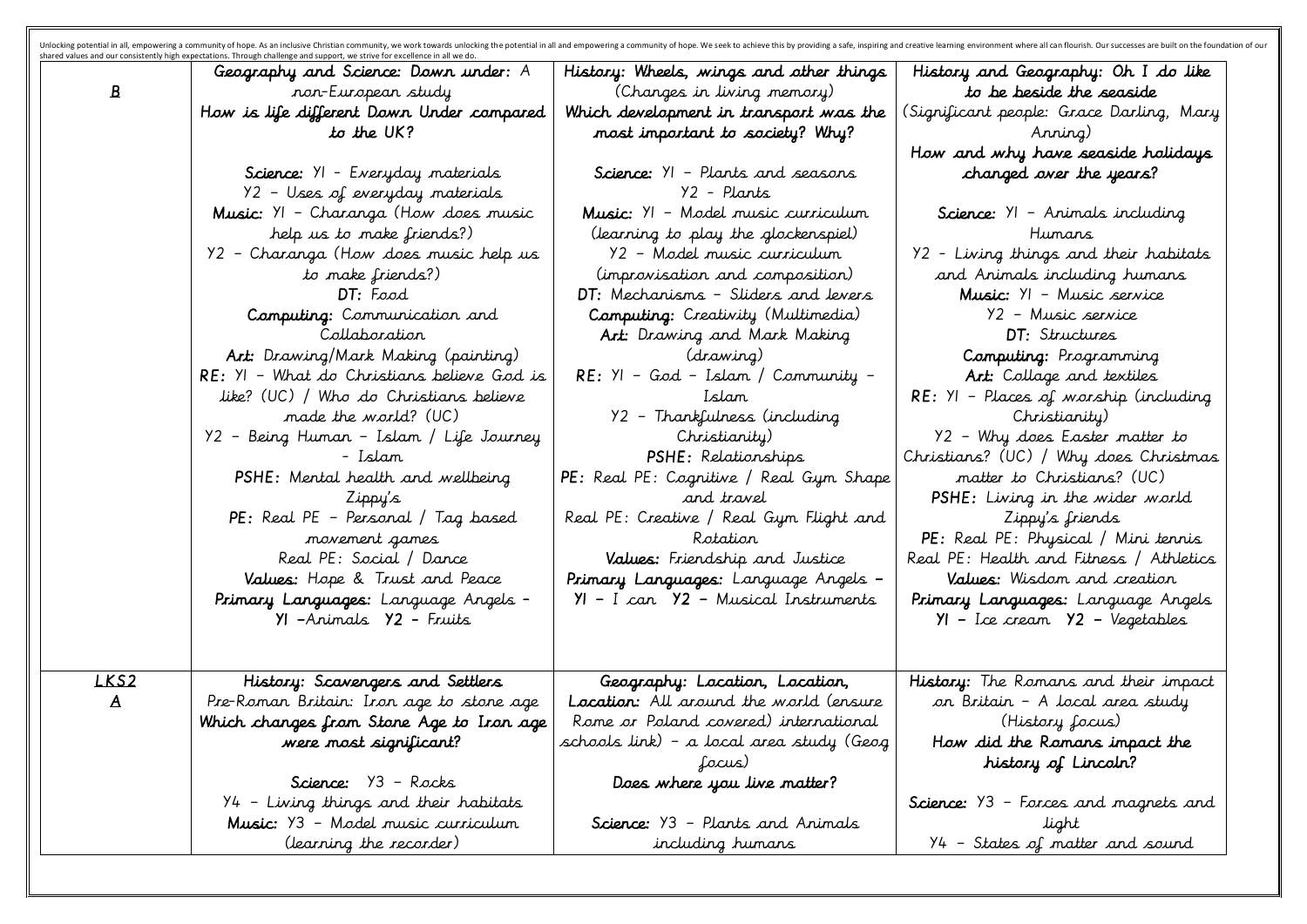|          | shared values and our consistently high expectations. Through challenge and support, we strive for excellence in all we do.<br>94 - Model music curriculum (learning the | 94 – Animals including humans and         | Music: Y                  |
|----------|--------------------------------------------------------------------------------------------------------------------------------------------------------------------------|-------------------------------------------|---------------------------|
|          | glockenspiel)                                                                                                                                                            | Electricity                               | music ma                  |
|          | DT: Shell structures                                                                                                                                                     | Music: Y3 - Music service (world music)   | day? How                  |
|          | Computing: eSafety and Digital Citizenship                                                                                                                               | Y4 - Music service (ukulele)              |                           |
|          | and Being Web-Wise                                                                                                                                                       | DT: Food                                  | $Y4 - Ch$                 |
|          | Art: Sculpture                                                                                                                                                           | Computing: Productivity                   | shape oi                  |
|          | RE: Y3 - God Hinduism / God - Islam                                                                                                                                      | (Handling Data)                           | musi                      |
|          | $Y4$ - Big questions - Why do we celebrate?                                                                                                                              | Art: Drawing/Mark Making (drawing)        |                           |
|          | Community - Hinduism                                                                                                                                                     | $RE: Y3 - What is the trinity? (UC)$      | D <sub>T</sub>            |
|          | PSHE: Relationships                                                                                                                                                      | 94 – Community – Islam / What do          | Con                       |
|          | <b>PE</b> : Real PE: Personal / Evasion games                                                                                                                            | Christians learn from the creation story? | Art:                      |
|          | (tag rugby)                                                                                                                                                              | UC)                                       | $RE: Y3 -$                |
|          | Real PE: Social / Ball skills                                                                                                                                            | PSHE: Mental health and wellbeing         | day Jess.                 |
|          | Values: Honesty and Love                                                                                                                                                 | PE: Real PE: Cognitive / Real Dance       | Big quest                 |
|          | Primary Languages: Language Angels -                                                                                                                                     | Real PE: Creative / Mini-tennis           |                           |
|          | 93 -Phonetics Lesson I (CORE) I am                                                                                                                                       | Values: Self-belief and happiness         |                           |
|          | Learning (Emerge) / Ancient Britain 74 –                                                                                                                                 | Primary Languages: Language Angels -      | PSHE: L                   |
|          | Phonetics Lesson 2 and the classroom                                                                                                                                     | Y3 - Little Red Riding Hood / Presenting  | PE: Re                    |
|          | My Home                                                                                                                                                                  | myself Y4 - Goldilocks / Presenting       | Real PE: 1                |
|          |                                                                                                                                                                          | myself                                    |                           |
|          |                                                                                                                                                                          |                                           | Values:                   |
|          |                                                                                                                                                                          |                                           | Primary La<br>Y3 – Family |
|          |                                                                                                                                                                          |                                           |                           |
|          | History: Britain's settlement by Anglo-                                                                                                                                  | Geography: Rainforests: South American    | Histc                     |
| <u>B</u> | Saxons and Scots                                                                                                                                                         | Study                                     |                           |
|          | What impact did the Anglo-Saxons have                                                                                                                                    | (trade and economic activity link)        | Did the pyr.              |
|          | on life in Britain?                                                                                                                                                      | Should people be allowed to destroy the   | the more                  |
|          | Science: Y3 - Rocks                                                                                                                                                      | rainforests?                              |                           |
|          | Y4 - Living things and their habitats                                                                                                                                    | Science: Y3 - Plants and Animals          |                           |
|          | Music: Y3 - Model music curriculum                                                                                                                                       | including humans                          | Science: Y3               |
|          | (learning the recorder)                                                                                                                                                  | 94 - Animals including humans and         |                           |
|          | Y4 - Model music curriculum (learning the                                                                                                                                | Electricity                               | $Y4 - St$                 |
|          | glockenspiel)                                                                                                                                                            | Music: Y3 - Music service (world music)   | Music: Y                  |
|          | DT: Levers and Linkages                                                                                                                                                  | 94 - Music service (ukulele)              | music ma                  |
|          | Computing: Communication and                                                                                                                                             | <b>DT:</b> Textiles                       | day? How                  |
|          | Collaboration                                                                                                                                                            | Computing: Creativity (Multimedia)        |                           |
|          | Art: Printing                                                                                                                                                            | Art: Working with colour                  | $Y4 - Ch$                 |
|          |                                                                                                                                                                          | $RE: Y3 - What is the trinity? (UC)$      | shape oi                  |
|          |                                                                                                                                                                          | Y4 – Community – Islam / What do          |                           |

nment where all can flourish. Our successes are built on the foundation of our

Music: Y3 – Charanga (How does music make a difference to us every day? How does music connect us with our planet?) Y4 – Charanga (How does music shape our way of life? How does music connect us with the environment?) DT: Electrical systems Computing: Programming Art: Collage and Textiles RE: Y3 – Why do Christians call the day Jess died ' Good Friday? (UC) / Big questions What does it mean to live a good life? Y4 – Pilgrimage PSHE: Living in the wider world PE: Real PE: Physical / Cricket Real PE: Health and fitness / Cricket and athletics Values: Responsibility and respect Primary Languages: Language Angels - Y3 – Family / At the cafe Y4 – Romans / At the cafe History: Ancient Egyptians Did the pyramids or the River Nile play the more important role in Egyptian society?

- Forces and magnets and light ates of matter and sound 13 – Charnaga (How does ike a difference to us every does music connect us with our planet?) aranga (H*o*w does music ur way of life? How does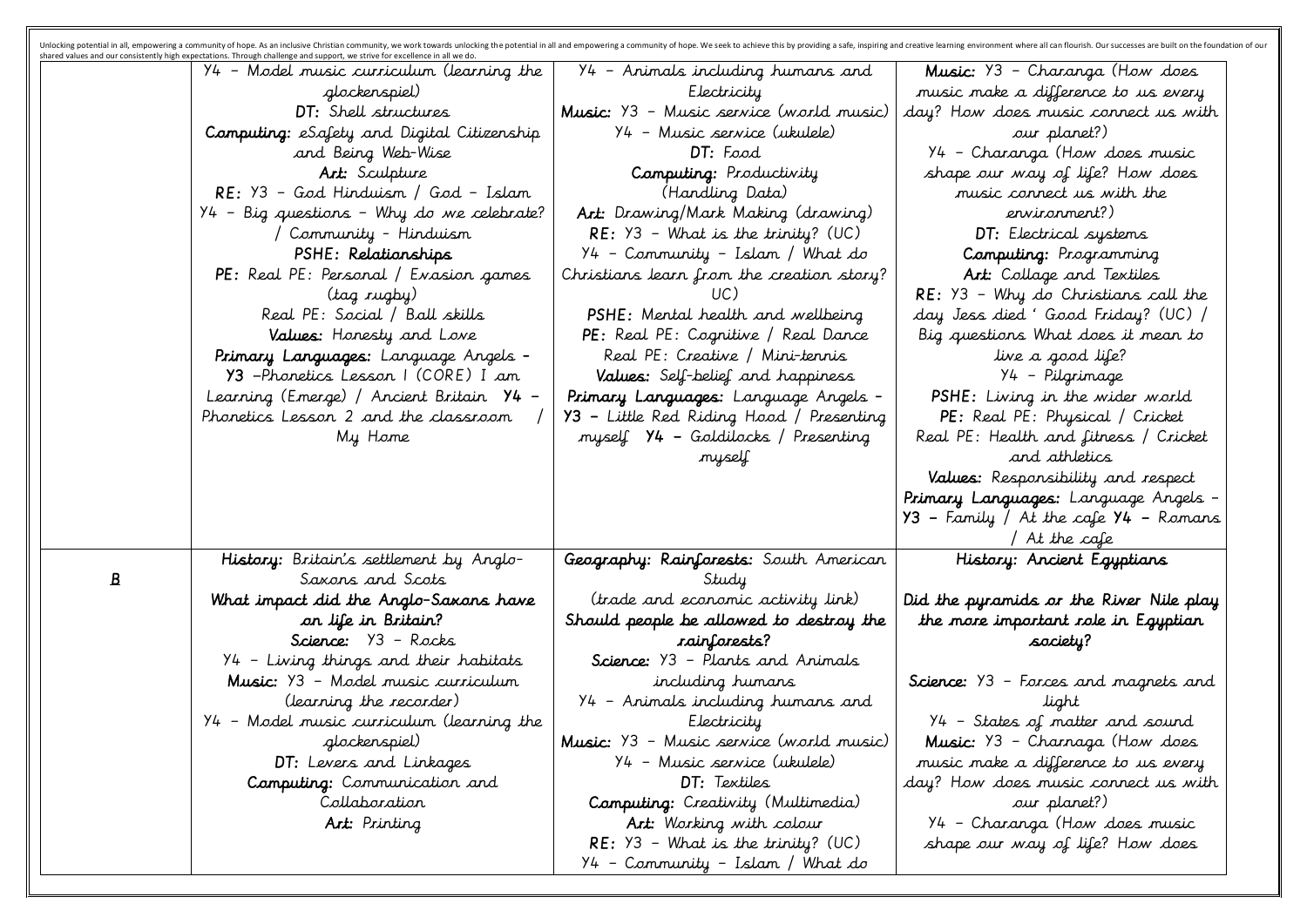| musi               | Christians learn from the creation story?                      | shared values and our consistently high expectations. Through challenge and support, we strive for excellence in all we do.<br>RE: Y3 - God Hinduism / God - Islam |              |
|--------------------|----------------------------------------------------------------|--------------------------------------------------------------------------------------------------------------------------------------------------------------------|--------------|
|                    | UC)                                                            | $Y4$ - Big questions - Why do we celebrate?                                                                                                                        |              |
|                    | PSHE: Relationships                                            | Community - Hinduism                                                                                                                                               |              |
| Con                | PE: Real PE: Cognitive / Real Dance                            | PSHE: mental health and well-being                                                                                                                                 |              |
| Art: Draw          | Real PE: Creative / Mini-tennis                                | PE: Real PE: Personal / Evasion games                                                                                                                              |              |
| $RE: Y3 -$         | Values: Friendship and Justice                                 | (tag rugby)                                                                                                                                                        |              |
| day Jess           | Primary Languages: Language Angels -                           | Real PE: Social / Quicksticks Hockey                                                                                                                               |              |
| Big quest          | Y3 - Little Red Riding Hood / Presenting                       | Values: Hope & Trust and Peace                                                                                                                                     |              |
|                    | myself 74 - Goldilocks / Presenting                            | Primary Languages: Language Angels -                                                                                                                               |              |
|                    | myself                                                         | Y3 -Phonetics Lesson I (CORE) I am                                                                                                                                 |              |
| PSHE: L            |                                                                | Learning (Emerge) / Ancient Britain 74 –                                                                                                                           |              |
| PE: Re<br>Real PE: |                                                                | Phonetics Lesson 2 and the classroom                                                                                                                               |              |
|                    |                                                                | My Home                                                                                                                                                            |              |
| Values             |                                                                |                                                                                                                                                                    |              |
| Primary La         |                                                                |                                                                                                                                                                    |              |
| Y3 – Famil         |                                                                |                                                                                                                                                                    |              |
|                    |                                                                |                                                                                                                                                                    |              |
| Geograph           | History: Ancient Greece: Myths and                             | History: Vicious Vikings & The Anglo-                                                                                                                              | <u>UKS2</u>  |
|                    | Legends                                                        | Saxors                                                                                                                                                             | $\mathbf{A}$ |
| Does the           | Partly The Great, The Bold and The                             | Vikings and Anglo-Saxons                                                                                                                                           |              |
| plate              | Brave                                                          | Is calling the Vikings vicious killers and                                                                                                                         |              |
|                    | What lasting impact did the Ancient                            | thieves fair?                                                                                                                                                      |              |
| Scie               | Greeks make on the world?                                      |                                                                                                                                                                    |              |
|                    |                                                                | Science: $95$ – Properties and changes of                                                                                                                          |              |
| Music: Y5          | Science: Y5 - Animals including humans                         | materials and forces                                                                                                                                               |              |
| $96 - 1$           | and living things and their habitats                           | Y6 – Evolution and Inheritance and Light                                                                                                                           |              |
|                    | 96 – Animals including humans and                              | Music: Y5 - Music service (brass)                                                                                                                                  |              |
| Con                | living things and their habitats                               | 96 – Music service (Ipads)                                                                                                                                         |              |
| Art: Dr.           | Music: Y5 - Charanga Y5 spring 1 & 2                           | <b>DT:</b> Textiles                                                                                                                                                |              |
| $RE: Y5 -$         | (How does music make the world a                               | Computing: eSafety and Digital Citizenship                                                                                                                         |              |
|                    | better place? How does music teach us<br>about our community?) | and Being Web-Wise<br>Art: Sculpture                                                                                                                               |              |
| $Y6 - Life$        | 96 – Charnaga 96 spring 1 & 2 (How                             | RE: Y5 – Being Human – Hinduism / Being                                                                                                                            |              |
| PSHE: L            | does music make the world a better                             | Humar – Islam                                                                                                                                                      |              |
| PE: Re             | place? How does music teach us about                           | Y6 – What does it mean if God is loving                                                                                                                            |              |
| Real PE:           | our community?)                                                | and Holy? (UC) / Do you have to believe                                                                                                                            |              |
|                    | DT: Food                                                       | in God to be good?                                                                                                                                                 |              |
|                    |                                                                |                                                                                                                                                                    |              |

onment where all can flourish. Our successes are built on the foundation of our

music connect us with the environment?) DT: Food Computing: Programming Art: Drawing/Mark Making (painting) RE: Y3 – Why do Christians call the day Jess died ' Good Friday? (UC) / Big questions What does it mean to live a good life? Y4 – Pilgrimage PSHE: Living in the wider world PE: Real PE: Physical / Cricket Real PE: Health and fitness / Cricket and athletics Values: Wisdom and creation Primary Languages: Language Angels - Y3 – Family / At the cafe Y4 – Clothes / At the cafe Geography; Extreme Earth / Active Planet Does the movement of the Earth's plates, just cause problem? Science: Y5 – Earth and Space Y6 – Electricity Music: Y5 – Model music curriculum Y6 – Model music curriculum DT: Electrical systems Computing: Programming Art: Drawing and Mark making (painting) RE: Y5 – Expressing Beliefs through the Arts Y6 – Life journey – Hinduism / Islam PSHE: Living in the wider world PE: Real PE: Physical / Cricket Real PE: Health and fitness / Cricket and athletics Values: Responsibility and respect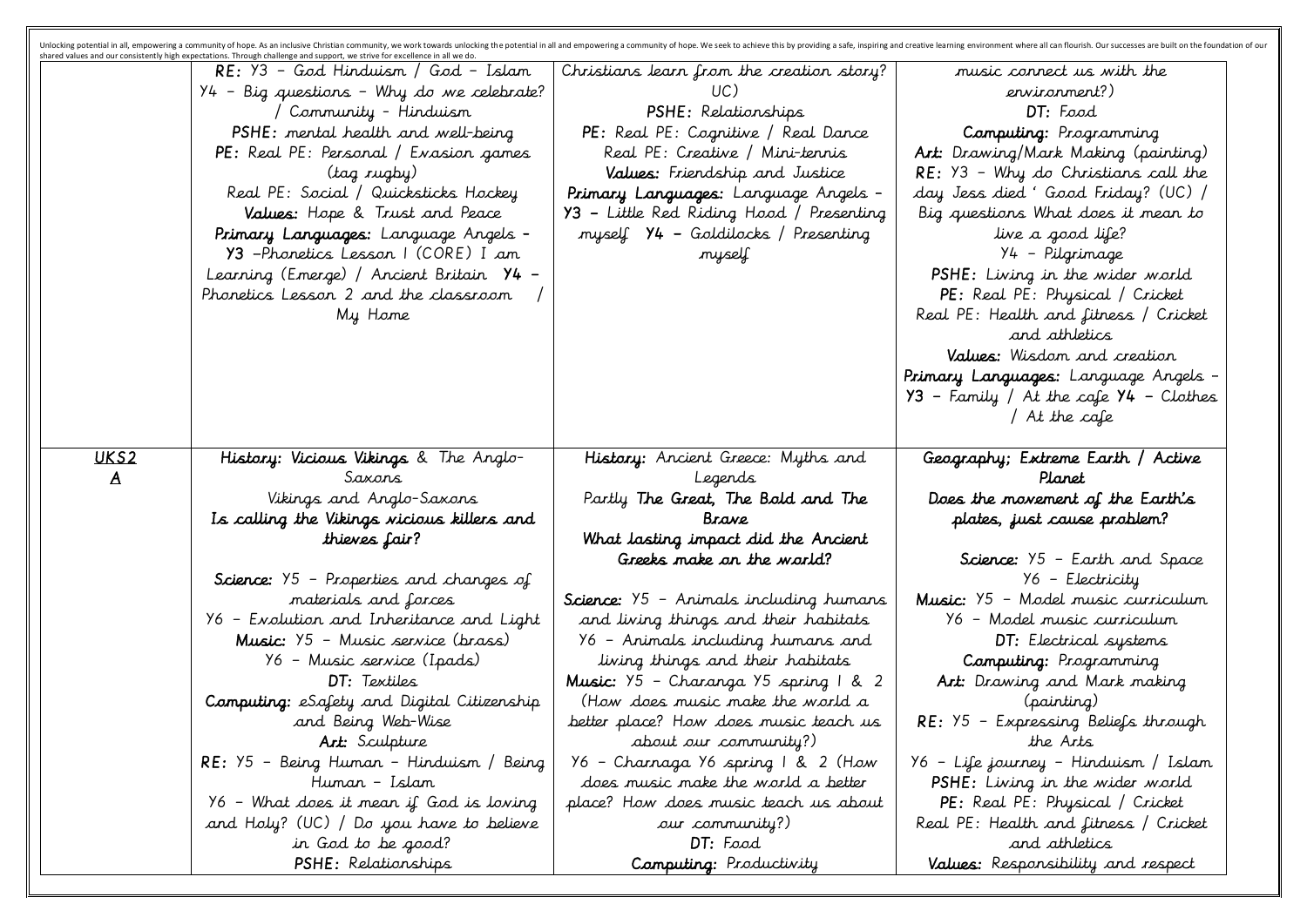|              | shared values and our consistently high expectations. Through challenge and support, we strive for excellence in all we do. |                                                                                    |              |
|--------------|-----------------------------------------------------------------------------------------------------------------------------|------------------------------------------------------------------------------------|--------------|
|              | PE: Real PE: Personal / Pop Lacrosse                                                                                        | (Handling Data)                                                                    | Primary L    |
|              | Real PE: Social / Quicksticks Hockey                                                                                        | Art: Drawing and Mark Making                                                       | Y5 – Habi    |
|              | Values: Honesty and Love                                                                                                    | (drawing)                                                                          |              |
|              | Primary Languages: Language Angels -                                                                                        | $RE: Y5 - What difference does the$                                                |              |
|              | 95 – Phonetics lesson 3 and do you have                                                                                     | resurrection make for Christians? (UC) /                                           |              |
|              | a pet? / Vikings Y6 - Phonetics Lesson 4                                                                                    | Was Jesus the Messiah? (UC)                                                        |              |
|              | and Healthy Living / Vikings                                                                                                | Y6 - Creation and science: Conflicting or<br>complementary? (Core) (UC) / Creation |              |
|              |                                                                                                                             | and science: Conflicting or                                                        |              |
|              |                                                                                                                             | complementary (Digging deeper) (UC)                                                |              |
|              |                                                                                                                             | PSHE: Mental health and wellbeing                                                  |              |
|              |                                                                                                                             | PE: Real PE: Cognitive / Real Gym                                                  |              |
|              |                                                                                                                             | Travel and Rotation                                                                |              |
|              |                                                                                                                             | Real PE: Creative / Mini-tennis                                                    |              |
|              |                                                                                                                             | Values: Self-belief and happiness                                                  |              |
|              |                                                                                                                             | Primary Languages: Language Angels -                                               |              |
|              |                                                                                                                             | Y5 - The Weather / The Olympics Y6 -                                               |              |
|              |                                                                                                                             | At school / The Olympics                                                           |              |
|              |                                                                                                                             |                                                                                    |              |
|              | History: WW2                                                                                                                | Geography: Coasts: A local area study                                              | History: A   |
| $\mathbf{B}$ | Does anyone actually 'win' a war?                                                                                           | with a comparison to Greece and a                                                  |              |
|              |                                                                                                                             | North American country / Lincolnshire                                              | What was     |
|              | Science: $Y5$ - Properties and changes of                                                                                   | (Learning about countries, trade,                                                  |              |
|              | materials and forces                                                                                                        | migration etc)                                                                     | Sci          |
|              | Y6 - Evolution and Inheritance and Light<br>Music: Y5 - Music service (brass)                                               | Are rivers and coastal areas a benefit<br>or hindrance to society?                 |              |
|              | Y6 – Music service (Ipads)                                                                                                  |                                                                                    | Music: Y     |
|              | DT: Food                                                                                                                    | Science: Y5 - Animals including humans                                             | $\gamma_6$ – |
|              | Computing: Communication and                                                                                                | and living things and their habitats                                               | DT: Mec      |
|              | Collaboration                                                                                                               | 96 – Animals including humans and                                                  |              |
|              | Art: Working with colour                                                                                                    | living things and their habitats                                                   | Co.          |
|              | RE: Y5 – Being Human – Hinduism / Being                                                                                     | Music: 95 – Charnaga 95 spring 1 & 2                                               |              |
|              | Humar – Islam                                                                                                               | (How does music make the world a                                                   | RE: Y5 -     |
|              | 96 – What does it mean if God is loving                                                                                     | better place? How does music teach us                                              |              |
|              | and Holy? (UC) / Do you have to believe                                                                                     | about our community?)                                                              | 96 – Life    |
|              | in God to be good?                                                                                                          | Y6 – Charnaga Y6 spring 1 & 2 (How                                                 | PSHE:        |
|              | PSHE: Mental health and wellbeing                                                                                           | does music make the world a better                                                 | PE: Min      |
|              | PE: Real PE: Personal / Pop Lacrosse                                                                                        | place? How does music teach us about                                               | Value        |
|              | Real PE: Social / Quicksticks Hockey                                                                                        | our community?)                                                                    |              |
|              | Values: Hope & Trust and Peace                                                                                              | DT: Structures                                                                     |              |
|              |                                                                                                                             |                                                                                    |              |

Unlocking potential in all, empowering a community of hope. As an inclusive Christian community, we work towards unlocking the potential in all and empowering a community of hope. We seek to achieve this by providing a saf a<mark>nguages:</mark> Language Angels itats / Planets Y6 – Weekend / Planets History: A non-European society study: The Mayans  $\bm s$  life like at the height of the Mayan civilization? ience: Y5 – Earth and Space Y6 – Electricity Music: Y5 – Model music curriculum Model music curriculum hanical systems – Systems, pulleys or gears Computing: Programming Art: Printing – Expressing Beliefs through the Arts Y6 – Life journey – Hinduism / Islam Living in the wider world PE: Mini-tennis – Cricket - Athletics es: Wisdom and creation